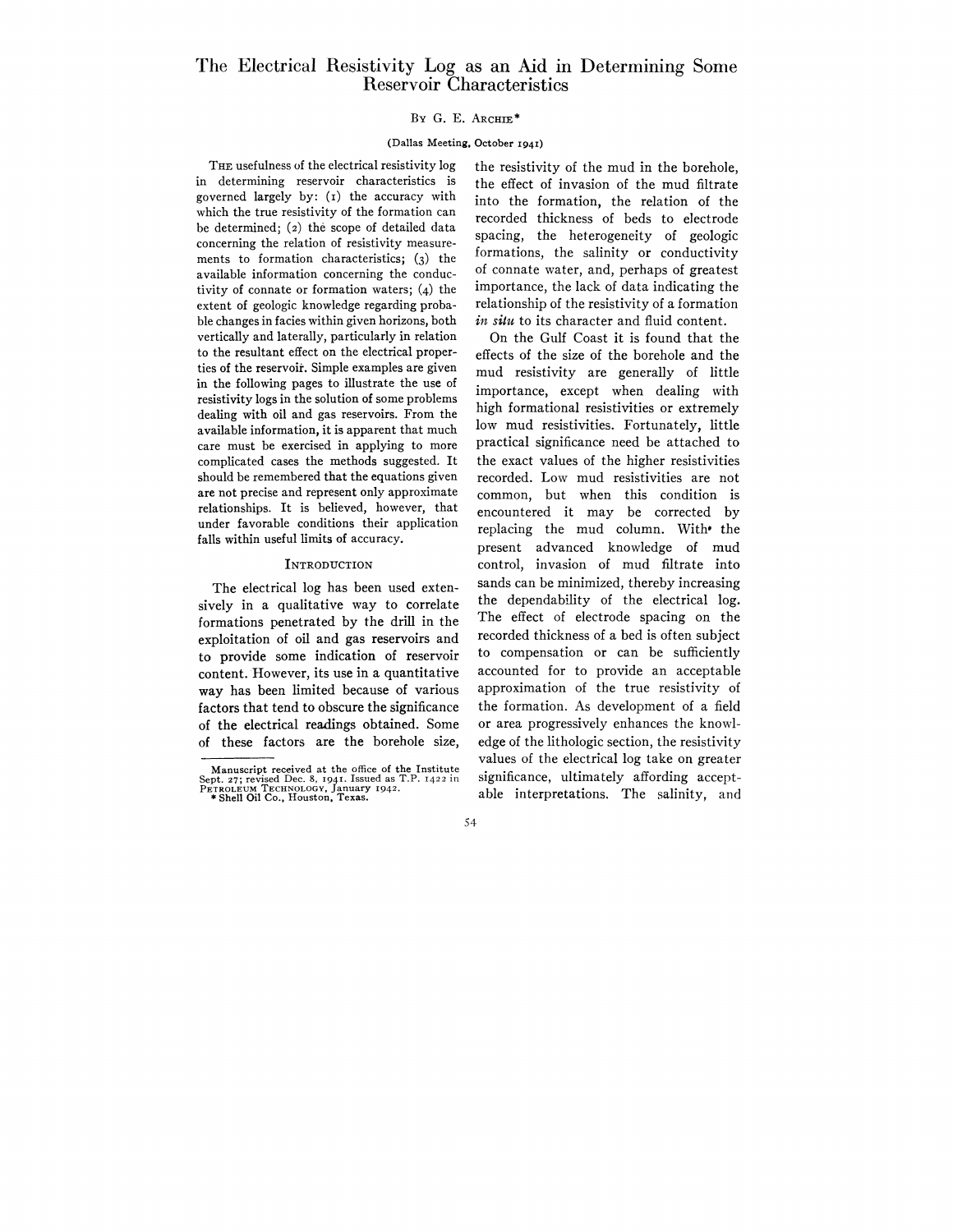therefore the conductivity, of the connate water associated with the various producing horizons may be determined with sufficient accuracy by the usual sampling procedure.

Determination of the significance of the resistivity of a producing formation as recorded by the electrical log appears, for the present at least, to rest largely with the application of empirical relationships established in the laboratory between certain of the physical properties of a reservoir rock and what may be termed a formation factor. It should be stressed at this point that numerous detailed laboratory studies of the physical properties of the formations in relation to the electrical measurements in question are essential to a reliable solution of the problems dealing with reservoir content. The purpose of this paper is to present some of these laboratory data and to suggest their application to quantitative studies of the electrical log. It is not in- [ended to attempt to discuss individual resistivity curves and their application. The disturbing factors (borehole, bed thickness, and invasion) are discussed briefly only to indicate instances when they are not likely to affect the usefulness of the observed resistivity.

## RESISTIVITY OF SANDS WHEN PORES ARE ENTIRELY FILLED WITH BRINE

A study of the resistivity of formations when all the pores are filled with water is of basic importance in the detection of oil or gas by the use of an electrical log. Unless this value is known, the added resistivity due to oil or gas in a formation cannot be determined.

The resistivities of a large number of brine-saturated cores from various sand formations were determined in the laboratory; the porosity of the samples ranged from 10 to 40 per cent. The salinity of the electrolyte filling the pores ranged from 20,000 to 100,000 milligrams of NaCI

per liter. The following simple relation was found to exist for that range of porosities and salinities:

$$
R_{\mathbf{v}} = FR_{\mathbf{w}} \qquad \qquad \textbf{[1]}
$$

where  $R_{\bullet}$  = resistivity of the sand when all the pores were filled with brine,  $R_w =$ resistivity of the brine, and  $F = a$  "formation resistivity factor."

In Figs.  $\bar{I}$  and  $\bar{I}$ ,  $\bar{F}$  is plotted against the permeabilities and porosities, respectively, of the samples investigated. The data presented in Fig. I were obtained from consolidated sandstone cores in which the cementing medium consisted of various amounts of calcareous as well as siliceous materials. The cores had essentially the same permeability, parallel to and perpendicular to the bedding of the layers. All of the cores were from producing zones in the Gulf Coast region. Cores from the following fields were used: Southeast Premont, Tom Graham, Big Dome-Hardin, Magnet-Withers, and Sheridan, Texas; also La Pice, and Happytown, La. Fig. 2 presents similar data obtained from cores of a widely different sandstone; that is, one that had extremely low permeability values compared with those shown in Fig. I for corresponding porosities. These cores were from the Nacatoch sand in the Bellevue area, Louisiana.

From Figs. I and 2 it appears that the formation resistivity factor  $F$  is a function of the type and character of the formation, and varies, among other properties, with the porosity and permeability of the reservoir rock; many points depart from the average line shown, which represents a reasonable relationship. Therefore, individual determinations from any particular core sample may deviate considerably from the average. This is particularly true for the indicated relationship to permeability. Further, although the variation of  $F$  with porosity for the two groups of data taken from sands of widely different character is quite consistent, the effect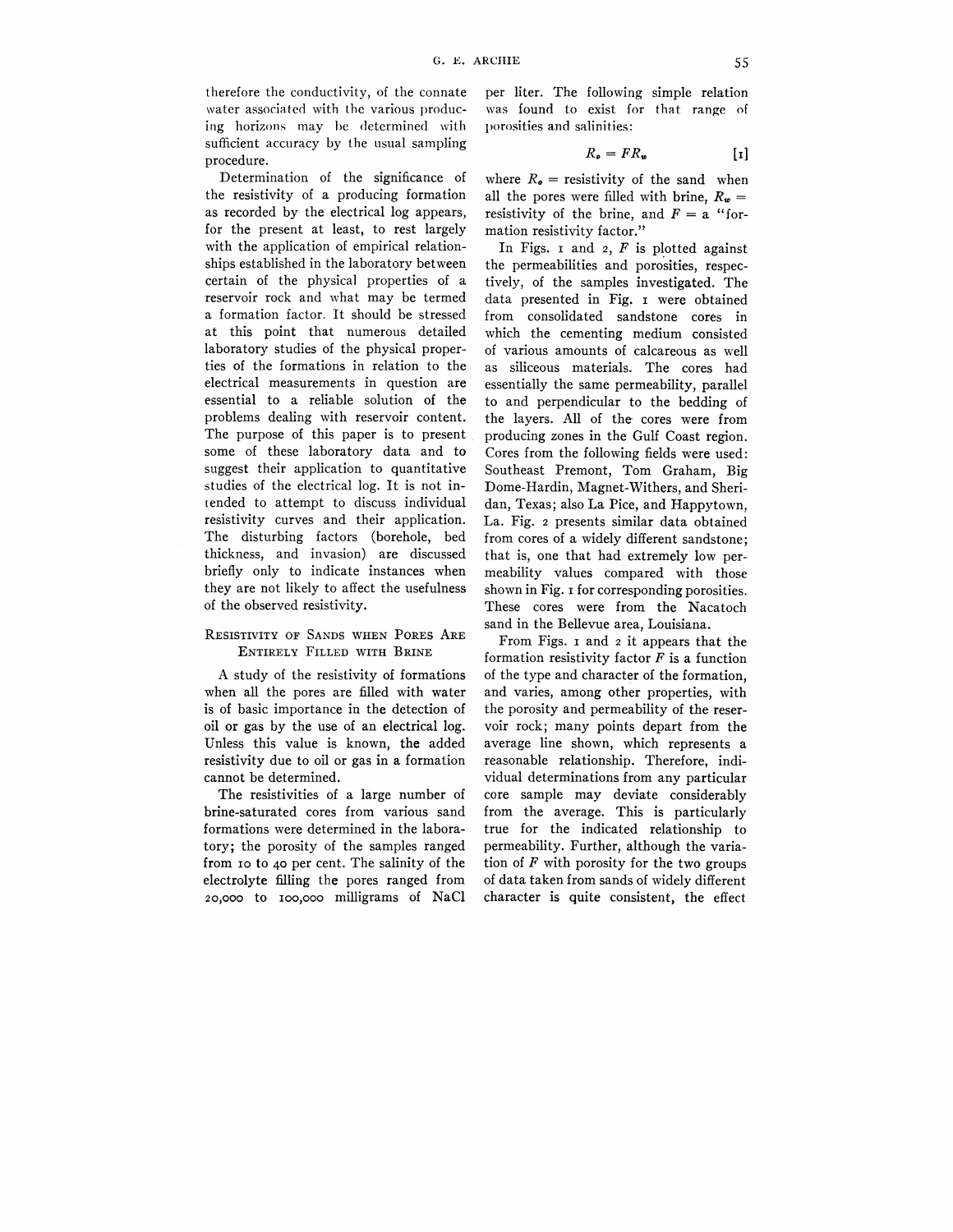of variations in permeability on this factor is not so evident. Naturally the two relationships could not be held to apply with equal rigor because of the well ity. Thus, knowing the porosity of the sand in question, a fair estimate may be made of the proper value to be assigned to  $F$ , based upon the indicated empirical



FIG. I.-RELATION OF POROSITY AND PERMEABILITY TO FORMATION RESISTIVITY FACTOR FOR CON-SOLIDATED SANDSTONE CORES OF THE GULF COAST.



FIG. 2.-RELATION OF POROSITY AND PERMEABILITY TO FORMATION RESISTIVITY FACTOR, NACATOCH SAND, BELLEVUE, LA. Permeabilities below o. I millidarcynot recorded.

established fact that permeability does not bear the same relation to porosity in all sands. From close inspection of these data, and at the present stage of the investigation, it would appear reasonably accurate to accept the indicated relationship between t he formation resistivity factor and poros-

relationship 
$$
F = \theta^{-m} \qquad [2]
$$

or from Eq. 1,  

$$
R_{o} = R_{w} \theta^{-m}
$$
 [3]

where  $\theta$  is the porosity fraction of the sand and *m* is the slope of the line representing the relationship under discussion.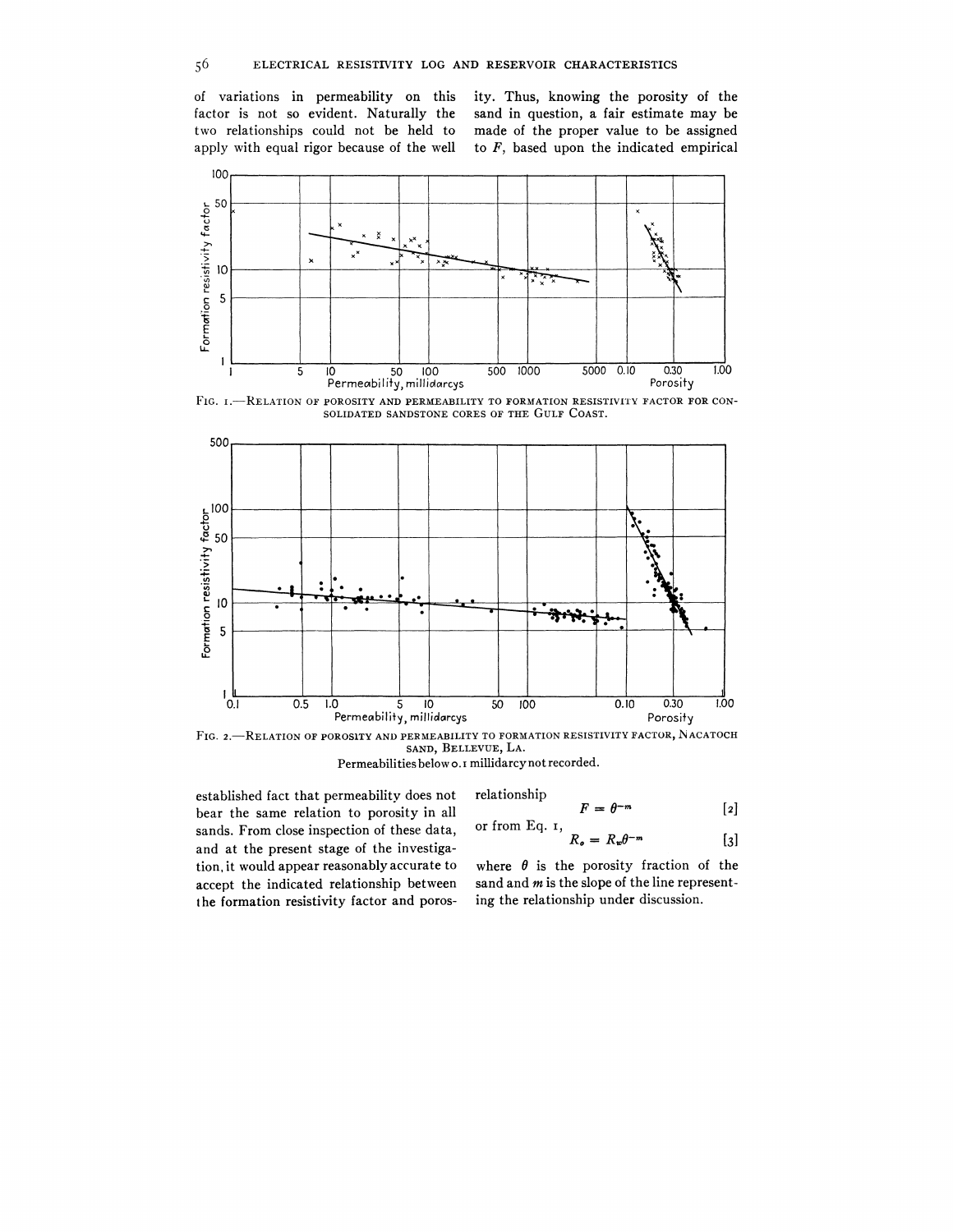From a study of many groups of data, *m*  has been found to range between 1.8 and 2.0 for consolidated sandstones. For clean unconsolidated sands packed in the laboratory, the value of  $m$  appears to be about 1.3. It may be expected, then, that the loosely or partly consolidated sands of the Gulf Coast might have a value of *m* anywhere between 1.3 and 2.

## RESISTIVITY OF FORMATIONS WHEN PORES ARE PARTLY FILLED WITH BRINE, THE REMAINING VOIDS BEING FILLED WITH OIL OR GAS

Various investigators-Martin,<sup>1</sup> Jakosky,<sup>2</sup> Wyckoff,<sup>3</sup> and Leverett<sup>4</sup>—have studied the variation in the resistivity of sands due to the percentage of water contained in the pores. This was done by displacing varying amounts of conducting water from the water-saturated sand with nonconducting fluid. Fig. 3 shows the relation which the various investigators found to exist between *S* (fraction of the voids filled with water) and *R* (the resulting resistivity of the sand) plotted on logarithmic coordinates. For water saturations down to about 0.15 or 0.20, the following approximate equation applies:

$$
S = \left(\frac{R_o}{R}\right)^{\frac{1}{n}} \quad \text{or} \quad R = R_o S^{-n} \quad [4]
$$

For clean unconsolidated sand and for consolidated sands, the value of *n* appears to be close to 2, so an approximate relation can be written:

$$
S = \sqrt{\frac{R_o}{R}}
$$
 [5]

or from Eq. I,

$$
S = \sqrt{\frac{FR_w}{R}}
$$
 [6]

Since in the laboratory extremely short intervals of time were allowed for the establishment of the equilibrium conditions compared with underground reservoirs, there is a possibility that the manner in

which the oil or gas is distributed in the pores may be so different that these relations derived in the laboratory might not apply underground.



| Curve | Investi-<br>gator                                    | Type<br>Sand                | Salinity<br>of Water.<br>Grams<br>NaCl per<br>Liter | Oil<br>oг<br>Gas    | l Porositv<br>Frac-<br>tion                           |
|-------|------------------------------------------------------|-----------------------------|-----------------------------------------------------|---------------------|-------------------------------------------------------|
|       |                                                      |                             |                                                     |                     |                                                       |
|       | Wyckoff   Various<br>Leverett  <br>Martin<br>Jakosky | Uncons.<br>Cores<br>Friable | 8 approx.<br>130<br>20 approx.                      | Oil -<br>Oil<br>Oil | CO2 Various<br> 0.40<br>lo. 20 and<br>0.45(?)<br>0.23 |

Considerable encouragement on this point is established, however. For example, Eq. 4 appears to hold even though gas or oil is the nonconducting phase. Each probably assumes a different distribution in the pores, yet the resulting resistivity is not appreciably changed. Also, no great change is found in the average relation between the formation resistivity factor and porosity for changes in types of consolidated sandstones. This indicates that even though the oil or gas underground may fill the pore space in a different manner from that in the short-time laboratory experiments, the relationship expressed by Eq. 4 should apply equally well underground.

BASIC RESISTIVITY VALUES TO BE OBTAINEE IN ESTIMATING FLUID CONTENT OF A SANE

The foregoing discussion indicates that the basic values to be obtained are:  $(i)$  the resistivity of the sand in question under·

<sup>I</sup>References are at the end of the paper.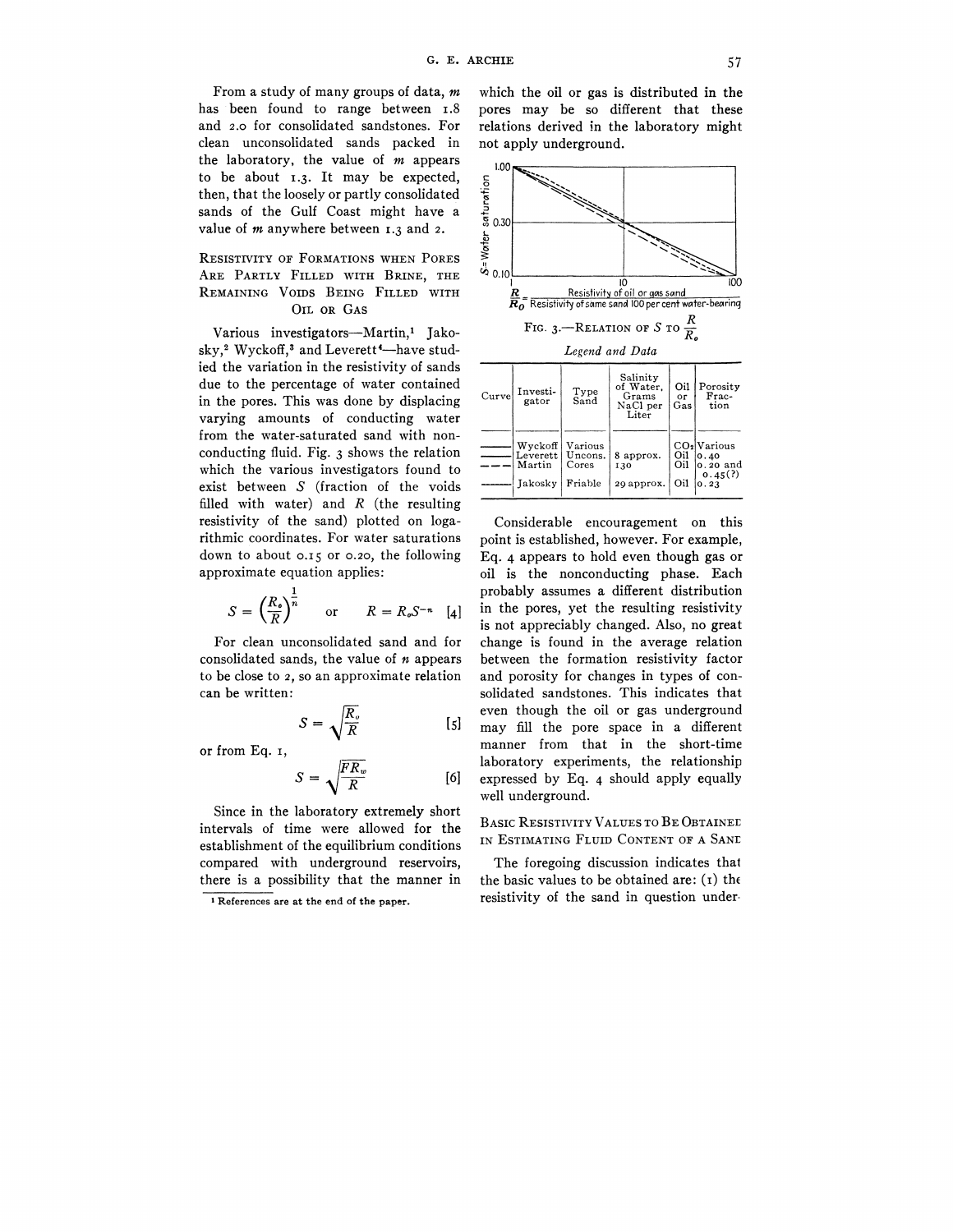ground  $(R)$ , and  $(2)$  the resistivity of the same sand when its pores are entirely filled with connate water  $(R<sub>o</sub>)$ .

The first value can be obtained from the electrical log when all factors can be properly weighed. The latter may also be obtained from the log when a log is available on the same horizon where it is entirely water-bearing. Of course, this is true only when the sand conditions, particularly porosity, are the same as at the point in question and when the salinity of the connate or formation water throughout the horizon is the same.

In a water-drive reservoir, or any reservoir where the connate water is in direct contact with the bottom or edge water, there should be no appreciable difference in the salinities through the horizon, at least within the limits set forth for the operation of Eqs.  $r$  and  $4$ ; that is, when the salinity of the connate water is over 20,000 mg. NaCl per liter and the connate water is over 0.15. In depletiontype reservoirs, or when connate water is not in direct contact with bottom or edge water, special means may have to be devised to ascertain the salinity of the connate water.

When it is not possible to obtain *R.*  in the manner described above, the value can be approximated from Eq. 3,  $\theta$  and m having been determined by core analyses and  $R_w$  by regular analyses.

## CALCULATION OF CONNATE WATER, POROSlTY AND SALINITY OF FORMATION WATER FROM THE ELECTRICAL LOG

The resistivity scale used by the electrical logging companies is calculated assuming the electrodes to be points in a homogeneous bed.<sup>5</sup> Therefore, the values recorded must be corrected for the presence of the borehole, thickness of the layers in relation to the electrode spacing, and any other condition different from the ideal assumptions used in calculating the scale.

Consider a borehole penetrating a large homogeneous layer, in which case the electrode spacing is small in comparison with the thickness of the layer. If the resistivity of the mud in the hole is the same as the resistivity of the layer, there will be, of course, no correction for the effect of the borehole. If the resistivity of the mud differs from the resistivity of the layer, there will be a correction. Table 1 shows approximately how the presence of the borehole changes the observed resistivity for various conditions. The third curve, or long normal, of the Gulf Coast is considered because this arrangement of electrodes gives very nearly a symmetrical picture on passing a resistive layer and has sufficient penetration in most instances to be little affected by invasion when the filtrate properties of the mud are suitable.

| TABLE $I.$ - <i>Effect of Borehole on Infinitely</i> |                             |  |
|------------------------------------------------------|-----------------------------|--|
|                                                      | Large Homogeneous Formation |  |

|               |                         |        | Observed Resistivity on Electric Log |        |  |
|---------------|-------------------------|--------|--------------------------------------|--------|--|
|               | In an 8-in.<br>Borehole |        | In a $15$ -in.<br>Borehole           |        |  |
| True          | Resistivity of          |        | Resistivity of                       |        |  |
| Resistivity   | Mud in Hole             |        | Mud in Hole                          |        |  |
| of Formation. | (at Bottom-hole         |        | (at Bottom-hole                      |        |  |
| Meter-ohms    | Temperature) of         |        | Temperature) of                      |        |  |
|               | 0.5                     | I.5    | 0.5                                  | 1.5    |  |
|               | Meter-                  | Meter- | Meter-                               | Meter- |  |
|               | ohms                    | ohms   | ohms                                 | ohms   |  |
| 0.5           | 0.5                     | 0.5    | 0.5                                  | 0.5    |  |
| 5             | 6                       | 5      | 5                                    | 5      |  |
| 10            | 12                      | ΙI     | II                                   | ΙI     |  |
| 50            | 65                      | 65     | 50                                   | 55     |  |

The values in Table I have been calculated assuming a point potential "pickup" electrode 3 ft. away from a point source of current, other electrodes assumed to be at infinity, and it has been found that the table checks reasonably well with field observations. Checks were made by:  $(i)$  measuring the resistivity of shale and other cores whose fluid content does not change during the coring operation and extraction from the well; (2) measuring the resistivity of porous cores from waterbearing formations after these cores were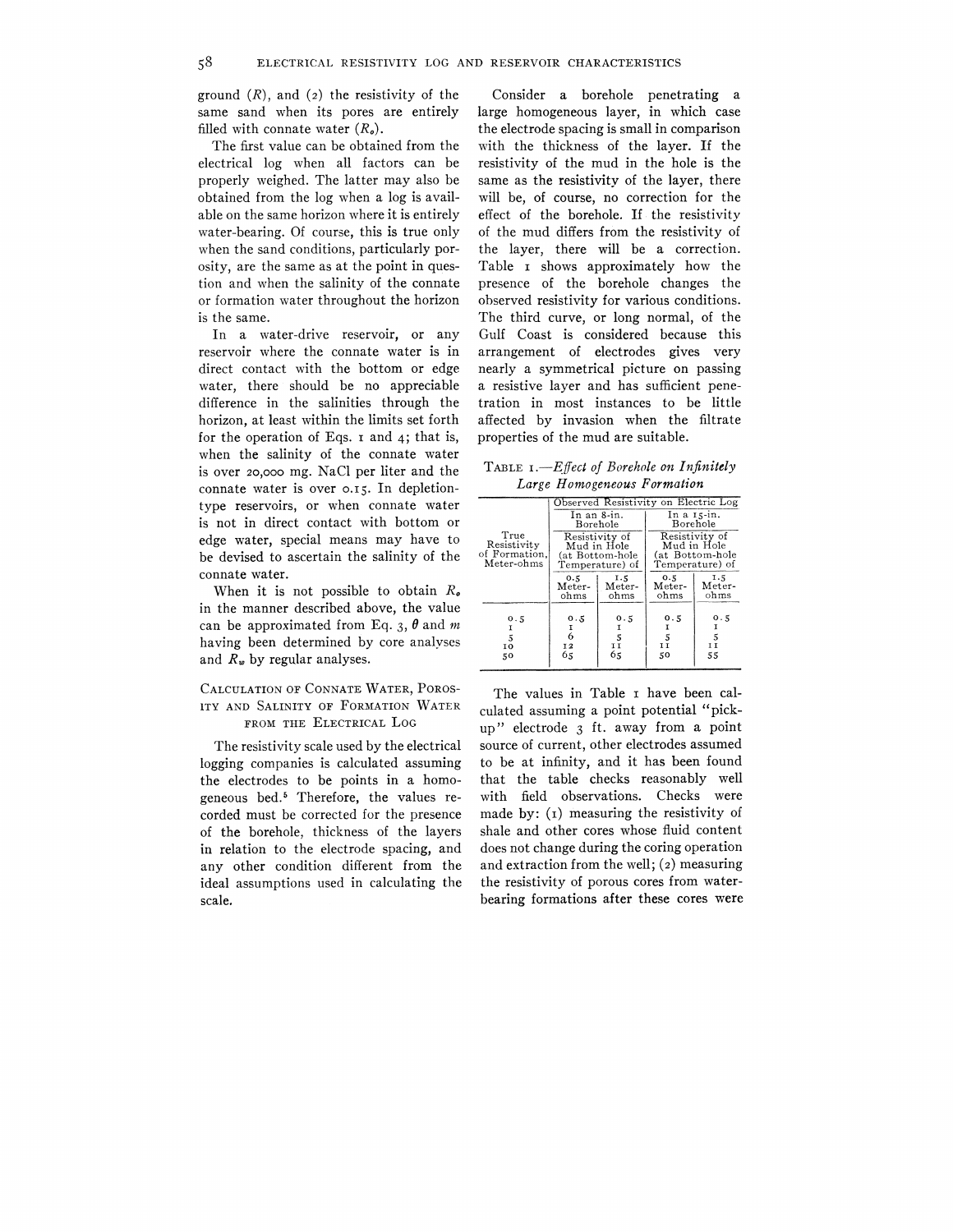resaturated with the original formation water. Adjustment due to temperature difference, of course, is necessary before the laboratory measurement is compared with the field measurement.

TABLE *2.-EiJect of Formation Thickness, No Borehole Present* 

| True Resistivity                           |                           | Observed Resistivity |              |
|--------------------------------------------|---------------------------|----------------------|--------------|
| Layer between Large<br>Shale Bodies Having | Thickness of Layer        |                      |              |
| Resistivity of 1.0<br>Meter-ohms           | 24 Ft.                    | 16 Ft.               | 8 Ft.        |
| 10<br>20                                   | 5<br>I <sub>0</sub><br>20 | 19                   | 3<br>6<br>TΤ |

The correction at the higher resistivities appears to be appreciable. However, in the Gulf Coast when the value of *R.*  is low the correction is not so important. For example, assume a friable oil sand whose true resistivity is 50 meter-ohms and whose resistivity when entirely waterbearing is 0.50 meter-ohms; the connate water would occupy about 0.10 of the pore volume (Eq. 5). However, if the observed value on the log, 65 meterohms, were used without correcting for the borehole, the connate water would be calculated to occupy 0.09 of the pore volume. Therefore, although the effect of the borehole size and mud resistivity on the observed resistivity readings may be appreciable, the resultant effect on the calculated connate-water content of the sand is not important.

When the thickness of the formation is very large in comparison with the electrode spacing, there will, of course, be no correction to make for the thickness of the layer. However, when the thickness of the formation approaches the electrode spacing, the observed resistivity may be very different from the true value. Table 2 shows approximately what the third curve (long normal) of the Gulf Coast would read for certain bed thicknesses and resistivities. It is assumed that large shale bodies are present above and below the beds, at the same time neglecting the presence of the borehole and again assuming point electrodes.



WELL.

Diameter of hole,  $7\frac{12}{3}$  in.; mud resistivity, 3.4 at 85°F.; bottom-hole temperature, approximately  $135^\circ$ F.

Tables I and 2 assume ideal conditions, so if the sand is not uniform, or if invasion affects the third curve, the observed resistivity values may deviate farther from the true value. The magnitude of the influencing factors, of course, will limit the usefulness of the observed resistivity value recorded on the log. Invasion of the mud filtrate is probably the most serious factor; however, as previously mentioned, it can often be controlled by conditioning the mud flush for low filtrate loss.

Fig. 4 shows a log of an East Texas well. The observed resistivity on the long normal curve for the interval 3530 to 3560 ft. is 62 meter-ohms, or, from Table I, approximately 50 meter· ohms after correcting for the borehole. In this instance the mud resistivity at the bottom-hole temperature of 135°F. is approximately 2.2 meter-ohms.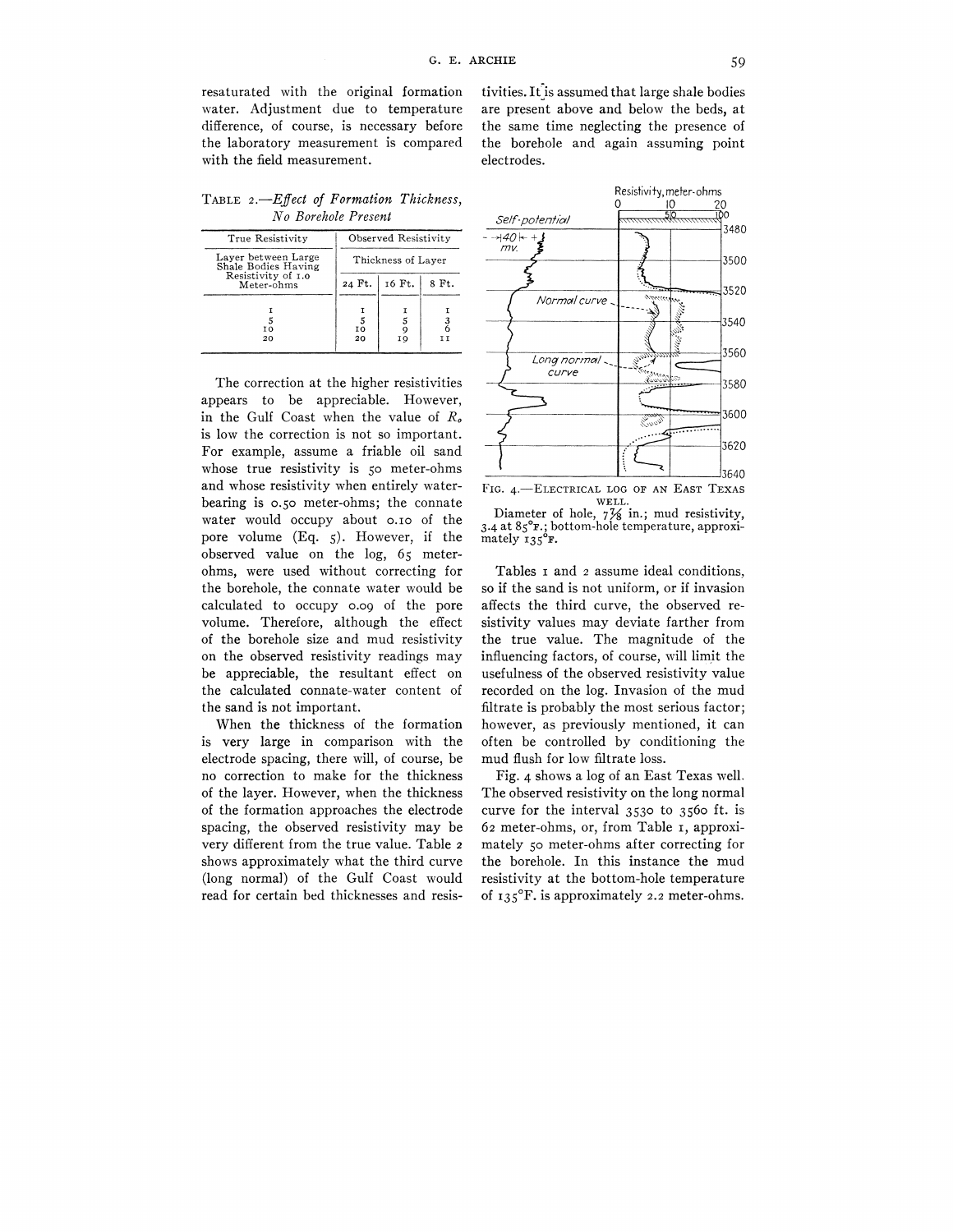The interval is thick enough so that there should be no appreciable effect due to electrode spacing. The formation is more or less a clean friable sandstone, so Eq. 5 can



FIG. 5.-ELECTRICAL LOG OF A SAND IN EAST WHITE POINT FIELD, TEXAS.

Diameter of hole, 7% in.; mud resistivity, 1.7 at 80°F.; bottom-hole temperature, 138°F.

be used to approximate the connate-water content. The formation resistivity factor for this sand is approximately  $15$ , using Eq. 2 where  $\theta = 0.25$  and  $m = 1.8$ . The resistivity of the formation water by actual measurement is 0.075 meter-ohms at a bottom-hole temperature of 135°F. Therefore, from Eq. I, *R.* for this sand is  $15 \times 0.075 = 1.1$  meter-ohms. This value checks reasonably well with the value recorded at 3623 to 3638 ft. on this log as well as on the many logs from this pool where the Woodbine sand is water-bearing; i.e., 0.9 to 1.5 meter-ohms. The close check obtained between the calculated and recorded resistivity of the water sand indicates that invasion is not seriously affecting the third curve. Solving Eq. 5, the connate water of the zone 3530 to 3560 ft. occupies

approximately  $\sqrt{\frac{1.1}{50}} = 0.15$  of the pore

volume. The accepted value assigned for the connate-water content of the East Texas reservoir is 17 per cent.

An electrical log of a sand in the East White Point field, Texas, is shown in Fig. 5. The observed resistivity at 4075 ft. is approximately 5 meter-ohms. The value of F for this sand by laboratory determination is 6. The sand is loosely consolidated, having 32 per cent porosity average. The resistivity of the formation water by direct measurement is 0.063 meter-ohms at the bottom-hole temperature of 138°F. Therefore,  $R_e = 6 \times \text{o.o63}$  or  $\text{o.38}$  meter-ohms. This checks well with the value obtained by the electrical log between the depths of 4100 and 4120 ft., which is 0.40 (see amplified third curve). Therefore, invasion probably is not seriously affecting the third curve. From Tables I and 2 it appears that the borehole and electrode spacing do not seriously affect the observed resistivity at 4075 ft. The connate water is approxi-

mately 
$$
\sqrt{\frac{0.38}{5.0}}
$$
, or 0.27.

Other uses of the empirical relations may have occurred to the reader. One would be the possibility of approximating the maximum resistivity that the invaded zone could reach (when formation water has a greater salinity than borehole mud) by Eq. 1, where  $R_{\nu}$  would now be the resistivity of the mud filtrate at the temperature of the formation and *F* the resistivity factor of the formation near the borehole. By knowing the maximum value of resistivity that the invaded zone could reach, the limits of usefulness of the log could be better judged. For example, assume that a porous sand having an  $F$  factor of less than IS was under consideration. If the mud filtrate resistivity were 0.5 meter-ohms, the resistivity of the invaded zone, if completely flushed, would be  $15 \times 0.5 = 7.5$ . Thus the observed resistivity values of this sand up to approximately 7.5 meter-ohms could be due to invasion.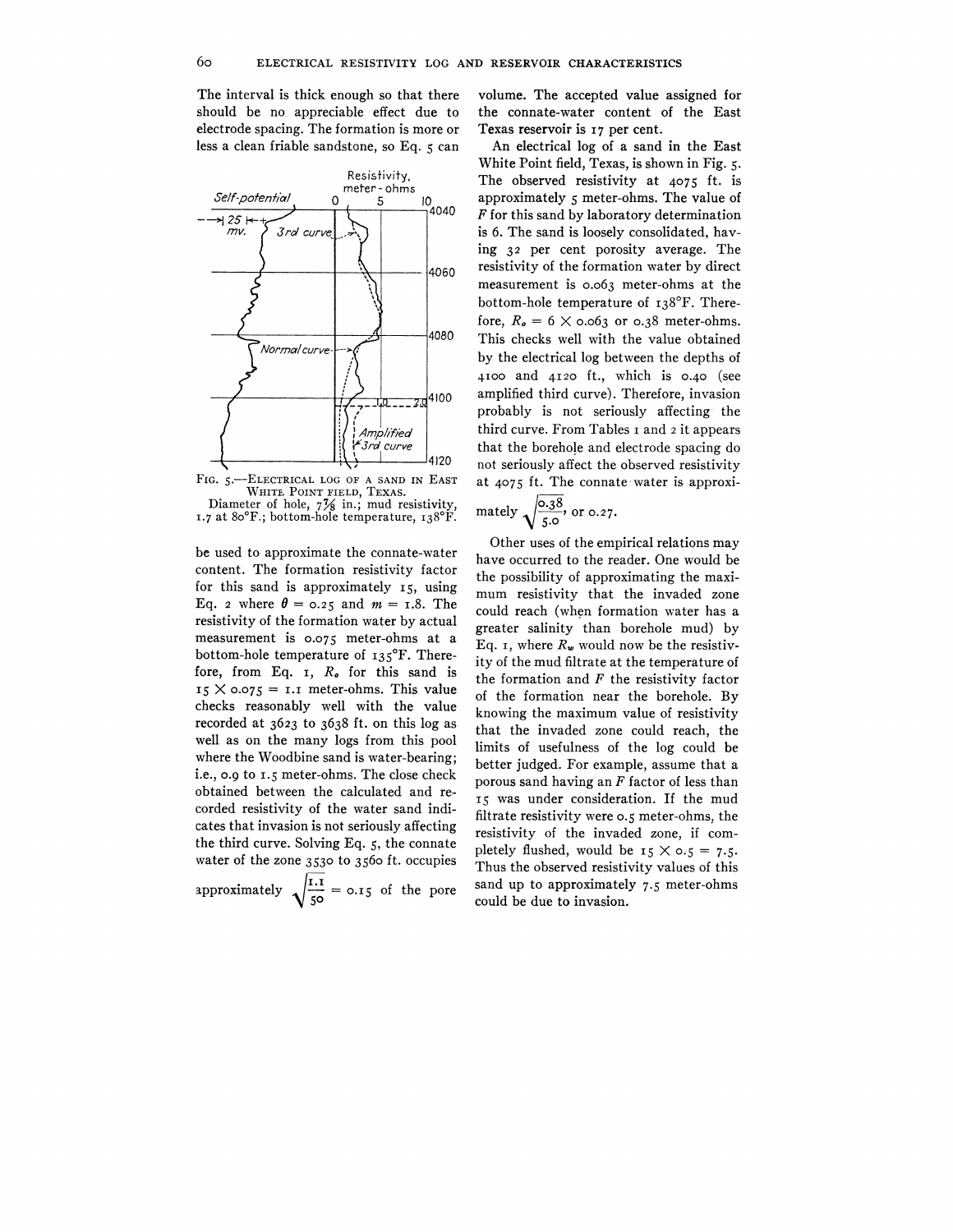### ACKNOWLEDGMENT

Cooperation of the Shell Oil Co., Inc., and permission to publish this paper are gratefully acknowledged. The resistivity measurements on the numerous cores were performed under the supervision of S. H. Rockwood and J. H. McQuown, of the Shell Production Laboratories.

#### **REFERENCES**

- 
- 
- 
- I. Martin, Murray and Gillingham: *Geophysics* (July<br>1938).<br>2. Jakosky and Hopper: *Geophysics* (Jan. 1937).<br>3. Wyckoff and Botset: *Physics* (Sept. 1936) 325.<br>4. Leverett: Trans. A.I.M.E. (1938) 132, 149.<br>5. C. and M. Sch

### DISCUSSION

# *(H. F. Beardmore presiding)*

S. W. WILCOX,\* Tulsa, Okla.-This paper recalls some of my own observations on the correlation of the electrical resistance of earth materials with their other physical properties. While Geophysical Engineer for the Department of Highways, of the State of Minnesota, from 1933 until 1936, I was primarily engaged in conducting earth-resistivity surveys prospecting for and exploring sand and gravel deposits. This work was done by two field parties using equipment of the Gish-Rooney type, and was carried out in every part of the state, both winter and summer.

In brief, when a sand or gravel prospect was discovered, in any way, it was detailed by the resistivity survey to outline its extent and to locate test holes for field and laboratory sample analysis. This survey consisted of a grid of "steptraverses" of one or more electrode separations, and for each an "iso-ohm," or equal resistance contour plan map, was drawn.

Several thousand earth-resistivity readings were taken over more than one hundred prospects. In some instances the test pitting was started before the completion of electrical survey and their findings were soon available for checking any suspected correlation theory and confirming what subsurface factors were being measured and how effectively.

From accepted earth-resistivity theory, it follows that within a definite sphere surround-

ing the electrodes the apparent resistance measurement is uniquely determined from the specific resistance and position of each and all of the particles making up the sphere. Any rational interpretation of these apparent resistance measurements is possible only for the simplest combinations of particles and their specific resistances. Fortunately, soils, subsoils and subsurface rocks, with their embodied fluids and gases, vary greatly in this property among themselves. For example, clay appears to have an average specific resistance of approximately 50 to. 150 foot-ohms, whereas for sand and gravel the specific resistance is roughly from 2000 to 5000 foot-ohms. The important feature is the great absolute differences in resistance, consequently a resistance profile across a buried lens of sand or gravel surrounded by clay produces a striking response.

In spite of the amount of control available and the freedom for selecting various electrode intervals, no reliable quantitative predictions could be made that were not related to boundary surfaces. The probable depth to the first discontinuity-namely, the clay-sand contact -could be determined fairly accurately if the thickness of the sand body was considerable. When the depth to the sand was known from independent data, or could be assumed to be constant, it was possible to predict its thickness. If both were known, a good guess might be made regarding the depth to the water· table; and, in addition, if all these were known, a surmise could be made about the quality of the sand; i.e., whether it contained organic material or was weathered. Perhaps if the degrees of control were sufficient the porosity of the sand, its grain size, or even its temperature might be predicted.

I observed that few of these variables, even the ones that generally contribute to the bulk of the readings, could be quantitatively separated without additional independent data; therefore my interpretation was necessarily empirical and based on experience. Fortunately, in sand and gravel prospecting the economically most important factors contribute their effects in the same direction. A high apparent resistance indicates either a thin body of highly resistant gravel near the surface, or a thicker one overlain with more clay stripping. Clean gravel is more resistant than weathered, and hard gravel more so than soft.

<sup>\*</sup> Seismograph Service Corporation.